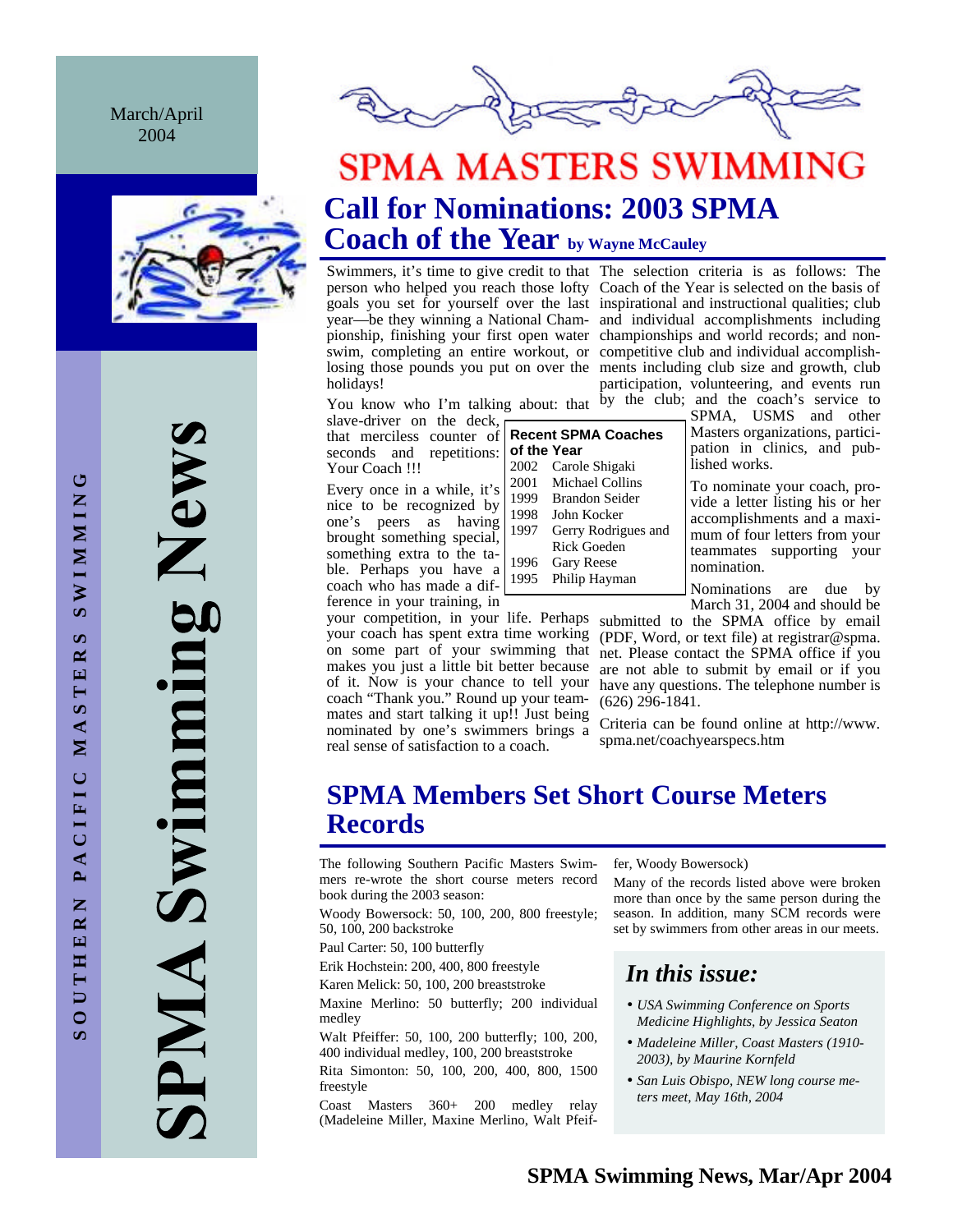# SWIM FOR LIFE!

### **SAN LUIS OBISPO, SANTA BARBARA (North) and KERN**

BAKERSFIELD: Golden Wave Masters<br>BAKERSFIELD SWIM CLUB CHINA LAKE AQUATICS MASTERS Anne Moorehead (760) 375-9390<br>
PASO ROBLES: North County Aquatics Matt Brown (805) 239-3013, swin

#### **SANTA BARBARA (South) and VENTURA** CAMARILLO: Pleasant Valley Swim Club Bruce Brown (805) 383-6927

SANTA BARBARA: UCSB Masters Jeremy Kipp (805) 637-0732; ki<br>SANTA BARBARA MASTERS William Robert (805) 966-9757<br>SANTA PAULA: Heritage Valley Masters Cindy Blatt (805) 524-5157; cm

**LOS ANGELES (North)** 

# **LOS ANGELES (Westside)**

EL SEGUNDO: Play Hard Swim Hard<br>LA WEST: UCLA Bruin Masters

### **LOS ANGELES (Central and South)**

**LOS ANGELES (South Bay)** LONG BEACH Swim Club<br>
LONG BEACH: Beach Swim Club Masters<br>
Beach Swim Club hotline (562) 597-9744 LONG BEACH: Beach Swim Club Masters<br>LONG BEACH: Grunions

### **INLAND EMPIRE**

**ORANGE COUNTY**  FOUNTAIN VALLEY: Typical Tropical Swim Cl. Robert Sands (714) 969-1056; cwoof @msn.com<br>FULLERTON: Fullerton Comp. Aquatics Pete Snyder (714) 992-7128; plschneid @yahoo.c FULLERTON: Fullerton Comp. Aquatics Pete Snyder (714) 992-7128; plschneid@yahoo.com<br>HUNTINGTON BEACH: Golden West Swim Cl. Rick Graves (714) 892-7711 x55129; (714) 425-565 HUNTINGTON BEACH SWIM CLUB IRVINE NOVAQUATICS VILLA PARK: Orange Regional Comp. Aquatics Mark Tierney (714) 639-7531; mtierney@msn.com YORBA LINDA: East Lake Eagle Rays Bill Peery (714) 701-9440; wpeery@elvca.com **LAS VEGAS** 

ARROYO GRANDE: South County Aq Waves Alan Freeman (805) 4580989; alanfreeman @digitalputty.com<br>ATASCADERO: Kennedy Aquatics Jennifer Brown (805) 466-6775; jennicraig @tcsn.net Jennifer Brown (805) 466-6775; jennicraig@tcsn.net<br>Evelina Steele (661) 663-9884 Keith Moore (661) 637-1403; www.bakersfieldswimclub.org PASO ROBLES: North County Aquatics Matt Brown (805) 239-3013, swimnca@aol.com; www.northcountyaquatics.com<br>SAN LUIS OBISPO: TRISLO Roadrunners Roger Warnes (805) 544-2385; coachwtrislo@aol.com; www.trislo.com Roger Warnes (805) 544-2385; coachwtrislo@aol.com; www.trislo.com SAN LUIS OBISPO MASTERS<br>SANTA MARIA SWIM CLUB 1999 Michael Ashmore (805) 349-8980, (805) 928-9655; santamariaswim@aol.com Michael Ashmore (805) 349-8980, (805) 928-9655; santamariaswim@aol.com

OJAI: Ojai Masters Malchia Olshan (805) 646-1091, gjaidar@aol.com SANTA BARBARA: UCSB Masters Jeremy Kipp (805) 637-0732; kipp11@juno.com SANTA PAULA: Heritage Valley Masters Cindy Blatt (805) 524-5157; cmswm@aol.com THOUSAND OAKS: Daland Masters Peter Daland (805) 523-3207, 495-5210; peter@dalandswim.com VENTURA AQUATIC CLUB Bob Anderson (805) 654-6400 ext.1345; banderson @vcccd.net<br>VENTURA COUNTY MASTERS Ken Grey (805) 644-1735; gobuena@aol.com Ken Grey (805) 644-1735; gobuena@aol.com

GLENDALE: Adult Aquaphobia Swim Center Paul Lennon, (800) 200-SWIM, prlennon@earthlink.net<br>GRANADA HILLS: CSUN Masters Edward Lapporte (818) 667-6389, (818) 363-3858; elapp Edward Lapporte (818) 667-6389, (818) 363-3858; elapporte@aol.com LANCASTER: Oasis Masters Tom Otto (661) 948-0057; ottolfixit@hotmail.com<br>PASADENA: Caltech Masters Suzanne Dodd (626) 449-7536; sdodd@ipac.caltec PASADENA: Caltech Masters Suzanne Dodd (626) 449-7536; sdodd@ipac.caltech.edu<br>PASADENA: Rose Bowl Masters Gary Anderson (626) 397-4999; gmandersonla@msn.com Gary Anderson (626) 397-4999; gmandersonla@msn.com; www.rosebowlaquatics.com SANTA CLARITA MASTERS Doug Botton (661) 250-3771; dbotton@santa-clarita.com; pool: (661) 284-1470

SCAQ Office (310) 390-5700; www.swim.net/scaq EL SEGUNDO MASTERS Diane Graner-Gallas (310) 379-9109; diane.gallas @verizon.net<br>EL SEGUNDO: Play Hard Swim Hard Marcel Rinzler Gerry Rodrigues (310) 702-9327; swimpro@pacbell.net SANTA MONICA: SCAQ<br>
SCAQ Office (310) 390-5700; www.swim.net/scaq<br>
VENICE & WESTCHESTER: SCAQ SCAQ Office (310) 390-5700; www.swim.net/scaq VENICE & WESTCHESTER: SCAQ SCAQ Office (310) 390-5700; www.swim.net/scaq WEST HOLLYWOOD AQUATICS Casey Schick (310) 288-6555 (team hotline); info@ Casey Schick (310) 288-6555 (team hotline); info@wh2o.org; www.wh2o.org WOODLAND HILLS: Southwest Aq Masters Fred Shaw (818) 347-1637; swamfred@aol.com; www.swam.us

HOLLYWOOD: Hollywood Wilshire YMCA Ricardo Espinoza (213) 639-7543; ricardoespinoza@ywcala.org<br>
LA: City of Los Angeles Masters Ricardo Vera (323) 906-7953; rvera@rap.lacity.org LA: City of Los Angeles Masters Ricardo Vera (323) 906-7953; rvera@rap.lacity.org<br>
Lynda Gilbert (213) 626-1022 lyn\_swim@yahoo.cc LA: USC Trojan Masters Lynda Gilbert (213) 626-1022 lyn\_swim@yahoo.com<br>
LA DOWNTOWN & WEST: SCAQ SCAQ SCAQ Office (310) 390-5700; www.swim.net/scaq LA DOWNTOWN & WEST: SCAQ SCAQ Office (310) 390-5700; www.swim.net/scaq<br>LA MID WILSHIRE: Meridian Swim Club Timothy Sharpe (323) 710-5248; aquanatureboy@b LA MID WILSHIRE: Meridian Swim Club Timothy Sharpe (323) 710-5248; aquanatureboy@hotmail.com<br>SOUTHGATE MASTERS Patricia Mitchell (323) 563-5753; southgatepark@yahoo.com Patricia Mitchell (323) 563-5753; southgatepark@yahoo.com

HAWTHORNE: South Bay Swim Team Kathy Davids (310) 643-6523, www.southbayswimteam.org<br>
LONG BEACH: Shore Aquatics SCAQ Office (310) 390-5700; www.swim.net/scaq SCAQ Office (310) 390-5700; www.swim.net/scaq LONG BEACH: Grunions Sergio Rodriguez (562) 252-0220, info@lbgrunions.com; www.lbgrunions.com<br>RANCHO PALOS VERDES: Zenith Aquatics Shari Twidwell (310)937-3535; shari@zapswimming.com RANCHO PALOS VERDES: Zenith Aquatics Shari Twidwell (310)937-3535; shari@zapswimming.com<br>TORRANCE : LA Peninsula Swimmers Michael Hamm (310) 993-4977; swimdude41@aol.com Michael Hamm (310) 993-4977; swimdude41@aol.com

INDIO: Top Fin Aquatics Veronica Duran (760) 564-5000; laquintamike@aol.com<br>
LOMA LINDA/RIALTO: Inland Masters Mike Murphy (909) 382-6546; mdmswim@mindspring.c LOMA LINDA/RIÂLTO: Inland Masters Mike Murphy (909) 382-6546; mdmswim@mindspring.com<br>MURRIETA: TEAM Masters **Murphy 1990** Debbie Mone (909) 461-6603; coachdebbie@nctimes.net Debbie Mone (909) 461-6603; coachdebbie@nctimes.net RIVERSIDE: Corona Swim Team Todd Wines (909) 359-5251; tr4eternity@aol.com<br>TEMECULA: Inland Gold Aquatic Masters Jana Clark (909) 600-4598; swimstbn@aol.com TEMECULA: Inland Gold Aquatic Masters Jana Clark (909) 600-4598; swimstbn@aol.com<br>YUCAIPA: Masters of Yucaipa Laurie Odlum (909) 790-9126; bobodlum@aol.c Laurie Odlum (909) 790-9126; bobodlum@aol.com

Lou Giberson (949) 837-3091; lgiberson4@aol.com; Maurine Kornfeld (213) 469-8518 Rick Graves (714) 892-7711 x55129; (714) 425-5657<br>Buddy Belshe (949) 362-4727 IRVINE NOVAQUATICS Mike Collins (949) 338-6682, mcollins@multisports.com; www.novaquatics.com<br>
IRVINE: Sports Club<br>
IRVINE: UCI Masters<br>
IRVINE: UCI Masters<br>
IRVINE: UCI Masters<br>
IRVINE: UCI Masters Matt Smith (949) 975-8400, mattsmith@thesportsclub.com IRVINE: UCI Masters **Lucy Johnson (949) 824-5830, lucyj@uci.edu**; www.masterswim.uci.edu<br>MISSION VIEJO MASTERS Mark Moore (949) 380-2552; m.w.moore@cox.net; mastersmvnswim.org MISSION VIEJO MASTERS<br>
Mark Moore (949) 380-2552; m.w.moore@cox.net; mastersmvnswim.org<br>
Ronald Clark (949) 673-5278; vimclark@hotmail.com NEWPORT BEACH MASTERS<br>NEWPORT BEACH: Lifeguard Association Jim Turner (949) 640-5350; nadineturner3@cox.net Jim Turner (949) 640-5350; nadineturner3@cox.net NEWPORT BEACH: Pacific Coast Aquatics Mark Desmond (949) 733-0044; markdesmond@highhopes.ws<br>
TUSTIN: SOCAL Debra Cruze-Meyer (714) 241-8590; decruzmyer@hotmail.com Debra Cruze-Meyer (714) 241-8590; decruzmyer@hotmail.com

HENDERSON Southern Nevada Masters Frank Lowery (702) 400-2790; Dan Geary (702) 6178130; flowery719@earthlink.net<br>CITY OF LAS VEGAS MASTERS Victor Hecker (702) 247-7788; heckerrealestate@hotmail.com Victor Hecker (702) 247-7788; heckerrealestate@hotmail.com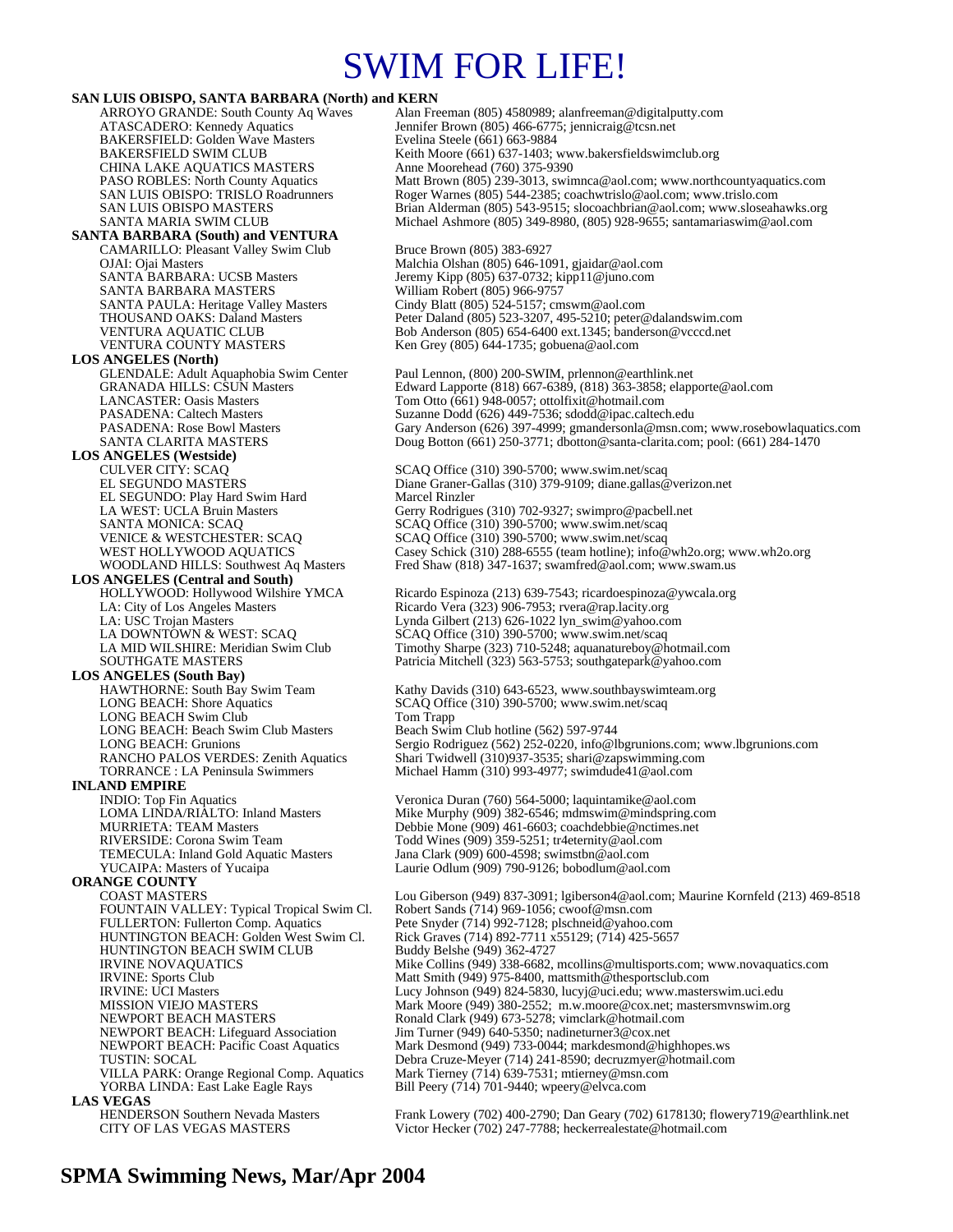# SPMA Competition Information and Instructions

**Rules:** Current USMS and SPMA rules will govern. All events are timed finals. Swimmers must check in with the Clerk of Course for deck seeded events that they wish to swim. After an event has been officially closed, swimmers may not check in. Age as of the last day of the meet determines age group for the meet. You must be 19 years of age to compete in short course yard meets. If your 19th birthday is before December 31, 2004 you may swim long course meters and short course meters meets during 2004.

**Eligibility:** Events are open to any **current** USMS registered swimmer or a foreign swimmer with a valid travel permit. SPMA swimmers are encouraged to submit their registration application with the submitted entry card, if NOT currently registered.

**Affiliation:** A swimmer's affiliation as stated on the consolidated entry card, if valid as of the first day of the meet, will apply throughout the meet, except that swimmers may unattach at any time.

**Submitted Times:** Please enter your best time, a reasonable estimate

or a workout time. All times must be submitted on a SPMA consolidated entry card or a copy of a SPMA consolidated entry card (below). Do not mail in the meet entry form.

**Entry Confirmation:** To avoid any concern regarding receipt of entry card, enclose a self-addressed stamped envelope or postcard or mail card "Return Reply Request". No certified, registered or special delivery mail will be accepted. Receipt of entry will not be verified by phone.

**Strictly Forbidden**: Entering more than 5 individual events per day; using hand paddles in warm-up areas; diving in warm-ups unless in designated sprint lanes (entering the warm-up pool must be done with feet first with one hand in contact with the pool deck); smoking in any area where swimmers may be present.

**Open Water**: Swimmers using non-porous neoprene swim suits, wetsuits, or other non-porous attire will be ineligible for awards or place points.

### SOUTHERN PACIFIC MASTERS ASSOCIATION . CONSOLIDATED ENTRY CARD

|              |                                      |              | Birthdate / / / Age                   |              | Club and the contract of the contract of the contract of the contract of the contract of the contract of the contract of the contract of the contract of the contract of the contract of the contract of the contract of the c |              | Phone $\frac{(\frac{1}{2} + \frac{1}{2})^{n-1}}{n-1}$ |              |                                          |
|--------------|--------------------------------------|--------------|---------------------------------------|--------------|--------------------------------------------------------------------------------------------------------------------------------------------------------------------------------------------------------------------------------|--------------|-------------------------------------------------------|--------------|------------------------------------------|
| Event<br>No. | <b>FREESTYLE</b><br>(Submitted Time) | Event<br>No. | <b>BACKSTROKE</b><br>(Submitted Time) | Event<br>No. | <b>BREASTSTROKE</b><br>(Submitted Time)                                                                                                                                                                                        | Event<br>No. | <b>BUTTERFLY</b><br>(Submitted Time)                  | Event<br>No. | <b>INDIV. MEDLEY</b><br>(Submitted Time) |
|              | 50                                   |              | 50                                    |              | 50                                                                                                                                                                                                                             |              | 50                                                    |              | 100                                      |
|              | 100                                  |              | 100                                   |              | 100                                                                                                                                                                                                                            |              | 100                                                   |              | 200                                      |
|              | 200                                  |              | 200                                   |              | 200                                                                                                                                                                                                                            |              | 200                                                   |              | 400                                      |
|              | 400/500                              |              | Meet ___________________              |              |                                                                                                                                                                                                                                |              |                                                       |              | FOR OFFICE USE ONLY                      |
|              | 800/1000                             |              | Surcharge                             |              | No. of events ________ $\times$ \$ ________ = \$ _________                                                                                                                                                                     |              | Amt Rec'd                                             |              |                                          |
|              | 1500/1650                            |              | Total                                 |              |                                                                                                                                                                                                                                |              |                                                       |              |                                          |
|              | Include a copy of USMS card          |              |                                       |              | Signature on back is REQUIRED!                                                                                                                                                                                                 |              |                                                       |              | Include a copy of USMS card              |

Late or incomplete entries (no fee, incomplete entry card, incomplete enty data) or entries postmarked after due date MAY BE REJECTED!

ALL MASTERS swimmers are required to send a photo-copy of their USMS card with their entry card. ALL Masters swimmers may be asked to show their USMS card if requested at the meet.

"I, the undersigned participant, intending to be legally bound, hereby certify that I am physically fit and have not been otherwise informed by a physician. I acknowledge that I am aware of all the risks inherent in Masters swimming (training and competition), including possible permanent disability or death, and agree to assume all of those risks. AS A CONDITION OF MY PARTICIPATION IN THE MASTERS SWIMMING PROGRAM OR ANY ACTIVITIES INCIDENT THERETO, I HEREBY WAIVE ANY AND ALL RIGHTS TO CLAIMS FOR LOSS OR DAMAGES, INCLUDING ALL CLAIMS FOR LOSS OR DAMAGES CAUSED BY THE NEGLIGENCE, ACTIVE OR PASSIVE, OF THE FOLLOWING: UNITED STATES MASTERS SWIMMING, INC., THE LOCAL MASTERS SWIMMING COMMITTEES, THE CLUBS, HOST FACILITIES, MEET SPONSORS, MEET COMMITTEES, OR ANY INDIVIDUALS OFFICIATING AT THE MEETS OR SUPERVISING SUCH ACTIVITIES.

In addition, I agree to abide by and be governed by the rules of USMS."

| <b>PLEASE SIGN:</b>                                                                                                                               | <b>DATE</b>                                    |  |  |  |
|---------------------------------------------------------------------------------------------------------------------------------------------------|------------------------------------------------|--|--|--|
| Is this your first Masters Meet?<br>Yes                                                                                                           | Non-SPMA swimmers please include your address: |  |  |  |
| N <sub>0</sub>                                                                                                                                    | Street: _________                              |  |  |  |
| Read the meet information sheet carefully. Make your<br>check payable as shown on the meet information sheet<br>and mail it to the address shown. |                                                |  |  |  |
| 120A                                                                                                                                              |                                                |  |  |  |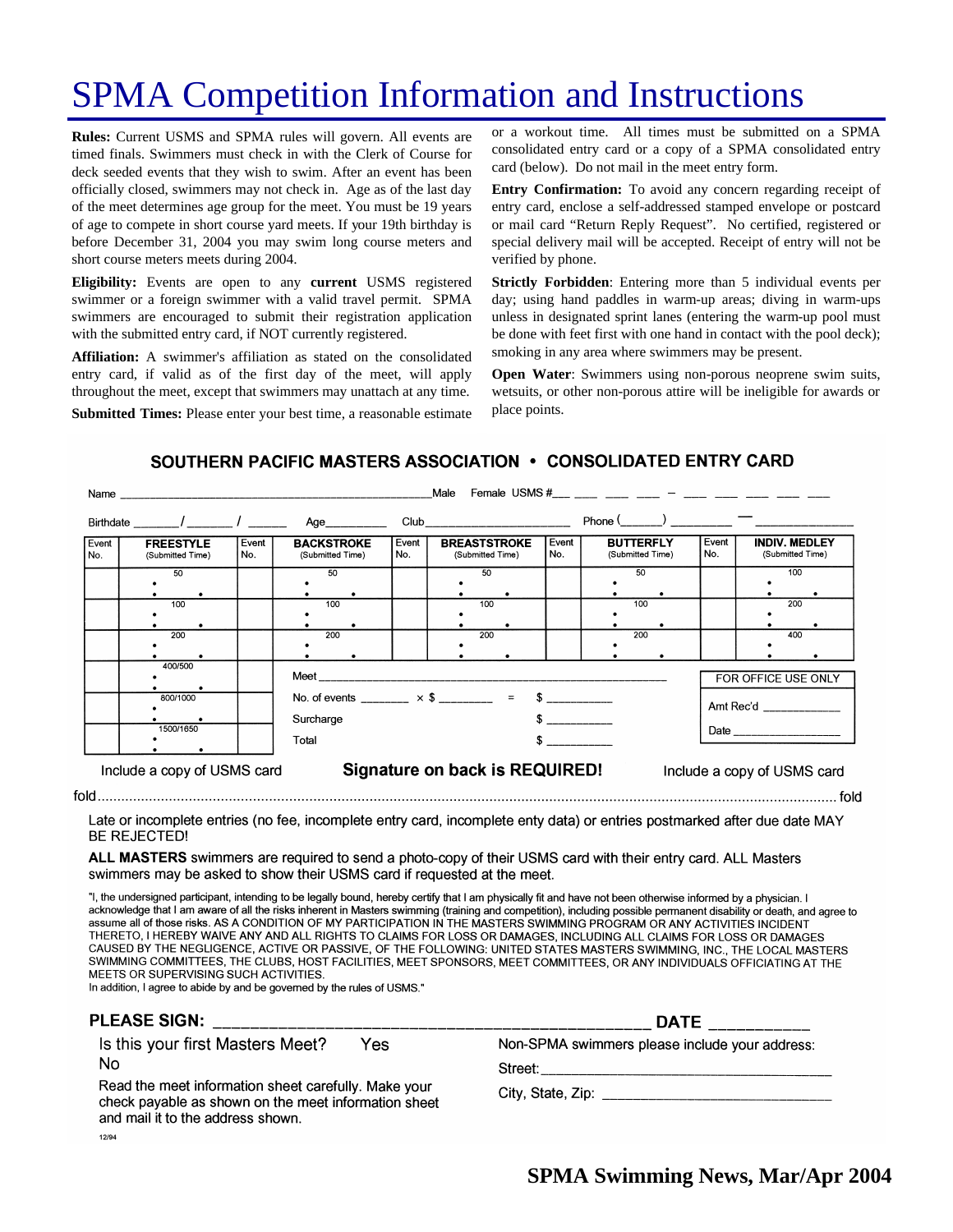### **Mission Viejo Nadadores SCY Swim Meet Sunday, March 21st, 2004**

#### Sanction number: 334-005

**Directions:** Marguerite Aquatic Center, 27474 Casta Del Sol, Mission Viejo. From the North or South, take 5 Fwy. to the Alicia Pkwy exit in Mission Viejo. Go east to Trabuco Road. Turn right on Trabuco to Marguerite Pkwy. Go left on Marguerite to Casa Del Sol, turn right onto Casa Del Sol, turn into the driveway for pool parking. There will be no parking in the tennis lot on Marguerite.

**Entries:** The pre-entry postmark deadline is Monday, March 15th, 2004. Age on March 21, 2004 determines age group for the meet. On deck registration permitted. Deck entries will close at 8:45 a.m. for the 1650 and at 11:30 a.m. for all other events.

**Seeding:** All events will be deck seeded slowest to fastest, by entered time, ages and sexes combined. Check-in is not required in order to be deck seeded, except swimmers must check in to swim the 1650 yd. Freestyle and the 500 yd. Freestyle.

**Relays:** All relays will be deck entered on SPMA relay forms available at the meet. Relay fees are \$2.00 per relay due upon entry. For each relay swimmer who is not entered in individual events, a fee of \$5.00 and a signed liability release must be submitted with the relay entry.

**Snack Bar**: Hot and cold drinks, snacks, and food will be available.

**Awards:** Individual: SPMA ribbons for places 1st to 3rd. Relay: SPMA ribbons for first place.

**Entry Fees:** \$20.00 per swimmer flat fee. Deck entries allowed for total of \$25.00.

**Checks payable to**: Mission Viejo Nadadores (MVN)

Mail consolidated entry card and check to: Mission Viejo Nadadores, Steve Quan, 24042 La Chiquita Dr., Mission Viejo, CA 92692.

**Questions:** Meet Director, Mark Moore (949) 489-1847; m.w. moore@cox.net. Meet Processing, Steve Quan, srquan@cox.net.

### **Sunday March 21**

1650 warm-up at 8:00 a.m. 1650 starts at 9:00 a.m. 1. 1650 yd. Freestyle (check in required) Additional warm-up after 1650 Event #2 starts at noon

- 2. 200 yd. Freestyle
- 3. 50 yd. Butterfly
- 4. 100 yd. Backstroke
- 5. 200 yd. Medley Relay (men, women, or mixed)
- 6. 200 yd. Individual Medley
- 7. 50 yd. Breaststroke
- 8. 100 yd. Freestyle
- 9. 100 yd. Butterfly
- 10. 50 yd. Backstroke
- 11. 200 yd. Freestyle Relay (men, women, or mixed)
- 12. 100 yd. Breaststroke
- 13. 50 yd. Freestyle
- 14. 100 yd. Individual Medley
- 15. 200 yd. Fun Fin Relay
- 16. 500 yd. Freestyle (check in required)

*Please read the general information on entering* **| 12. T-shirt Relay** *swim meets on the third page of this newsletter!*

### **UCLA Bruin Masters SCY Meet at Sunset Canyon Pool Saturday, April 3rd, 2004**

#### Sanction #334-006

**Directions & Parking:** UCLA Sunset Canyon Pool*.* 405 Fwy to Sunset Blvd east. Take Sunset approximately 1 mile to Bellagio. Turn right into campus. Left at first stop sign, De Neve Drive. Right at first stop sign, Sunset Canyon. Pull around circle and purchase parking at cashier, then park in lot. FREE parking is available on Veteran Ave (100 yards west of Bellagio), a 5-7 minute walk to the pool.

**Entries:** The pre-entry postmark deadline is Saturday, March 27th, 2004. Age on April 3rd determines age group for the meet. On deck registration permitted. Deck entries will close at 8:45 a. m. for the 500 yd. Freestyle and at 10:00 a.m. for all other events.

**Seeding:** All events will be deck seeded slowest to fastest, by entered time, ages and sexes combined. The Meet Director reserves the right to require swimmers to swim 2 to a lane in the 500 freestyle.

**Relays:** Relay fee is \$2.00 per relay. Event #12, the 4x50 "Tshirt" relay is a no-charge, fun event! Each member must swim with a T-shirt on. The shirt is exchanged from swimmer to swimmer. For each relay swimmer who is not entered in individual events, a fee of \$10.00 and a signed liability release must be submitted with the relay entry.

**Snack Bar:** Food will be available at the campus food court located across from the pool.

**Awards:** Individual UCLA medals for places 1st to 3rd except relays. Relays receive SPMA ribbons.

**Entry Fees:** \$20 entry fee per swimmer. Relay only swimmers pay \$10**.** Make checks payable to UC Regents**,** mail consolidated entry card and check to: P. O. Box 204, El Toro, CA 92609-0204. To avoid any concern regarding receipt of entry card, enclose a self-addressed stamped envelope or postcard or mail card "Return Reply Requested." NO certified, registered or special delivery mail will be accepted. Receipt of entry will not be verified by phone.

**Questions:** Meet Director, Gerry Rodrigues, swimpro@pacbell. net. Meet Information, (310) 702-9327; Meet Processing, Robert Mitchell, MitchellRobert@cox.net

### **Saturday April 3**

Warm-up 8:00 a.m. Meet starts at 9:00 a.m.

1. 500 yd. Freestyle

The 500 will be limited to 80 entrants.

- Add'l. warm-up after 500; event #2 starts at 10:30 a.m.
	- 2. 200 yd. Freestyle Relay
	- 3. 200 yd. Indivdual Medley
	- 4. 100 yd. Butterfly
	- 5. 200 yd. Freestyle
	- 6. 100 yd. Backstroke
	- 7. 50 yd. Freestyle
	- 8. 100 yd. Breaststroke
	- 9. 100 yd. Freestyle
	- 10. 50 yd. Butterfly
	- 11. 100 yd. Individual Medley
	-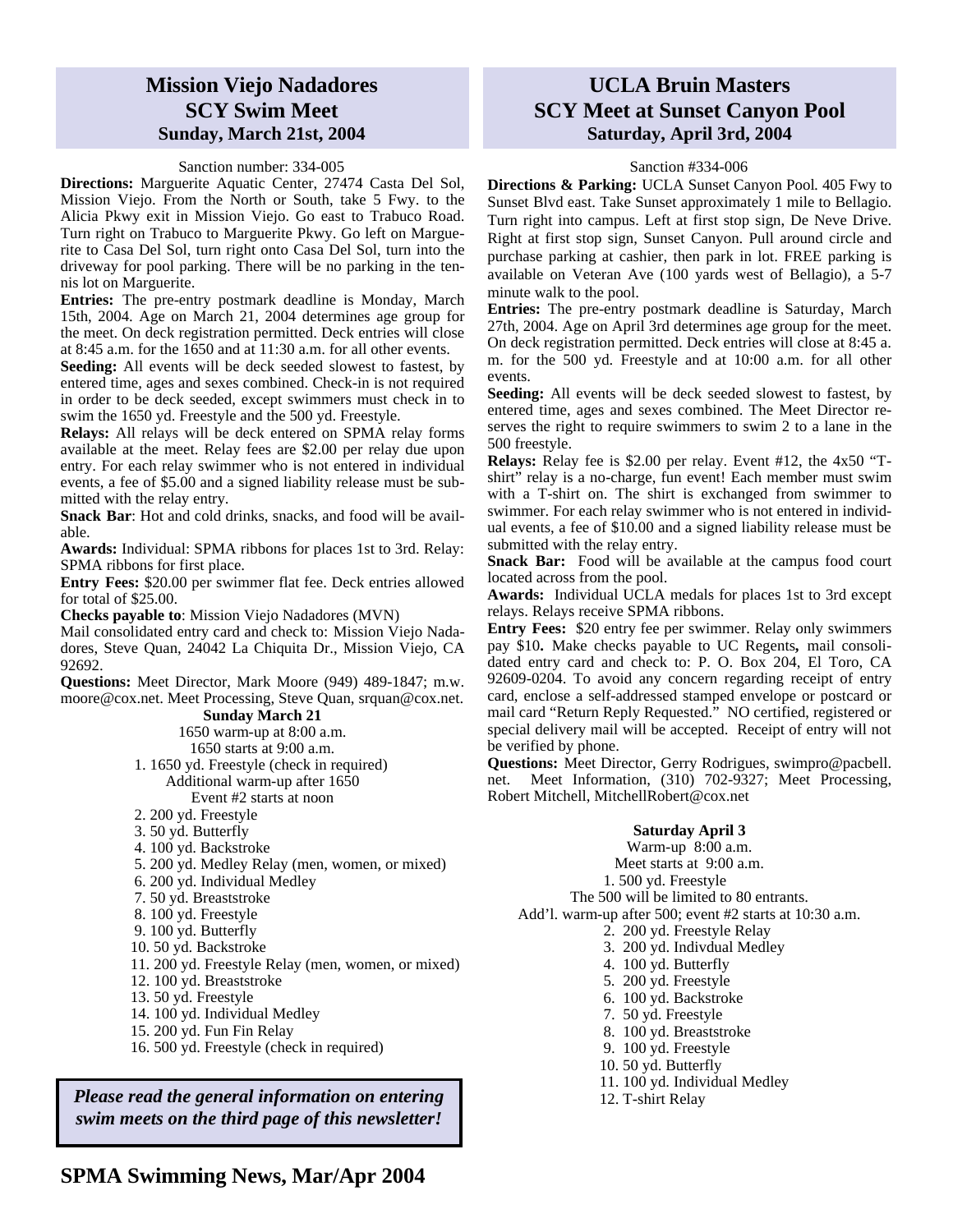## **SCAQ's Loyola Marymount University Swim Meet & Beginner's Clinic Sunday, April 18th, 2004**

#### Sanction #334-007

*BEGINNER'S CLINIC: will be held concurrent with, but in a separate area from the swim meet. Coaches will instruct swimmers on competitive strategy and stroke technique and will assist at block for clinic event swims. A time will be set aside to practice race dives off the blocks with coaches assisting. Clinic events are designated for beginners only please. Any swimmer may participate in clinic but only registered 2004 USMS/SPMA swimmers may swim in numbered sanctioned swim events (see below).*

**Directions:** Loyola Marymount University**.** Outdoor 25 yd x 50 m. pool. FROM THE NORTH: Take 405 Fwy to Howard Hughes Pkwy exit. Go right off the ramp to Sepulveda Blvd. Turn left and go to 80th Street (approx. 1.5 miles). Turn right and continue to Loyola Blvd. Turn right and park in lot on the left. Pool is across Loyola Blvd. behind the Burns Recreation Center Building. FROM THE SOUTH: Take the La Tijera Blvd exit. Turn left onto La Tijera Blvd. Continue on La Tijera for approx. 1 mile to W. 83rd St. and turn right. Continue on W. 83rd St. approx. 1.5 miles and turn right onto Loyola Blvd. Follow directions above. See map: http://swim.net/scaq/pools/

**Rules:** Maximum of 5 individual events. 500 freestyle deck entries are due at 8:30 a.m., other deck events by 9:30. All events will be deck seeded slowest to fastest, by entered time, ages and sexes combined. At the discretion of the Meet Director, events may be modified or cancelled for the general benefit of the participating swimmers. SPMA ribbons 1st to 3rd in individual events.

**Entry Fees:** \$25 per swimmer flat fee. Pre-entries must be postmarked by Saturday, April 10th. Deck entries are \$30. Make check payable to SCAQ and mail with consolidated entry card and a copy of your 2004 USMS registration card to SCAQ, P.O. Box 66425, Los Angeles, CA 90066 **Questions:** Call the SCAQ Office at (310) 390-5700.

- 1 500 yd. Freestyle (Starts at 9:00 a.m.)<br>  $\ddot{\textbf{r}}$  Clinic instruction begins at 0:00 a.m.
- 
- \* **Clinic instruction begins at 9:00 a.m.** 2 200 yd. Medley Relay (Starts at 10:30 a.m.)
- 3 200 yd. Individual Medley
- 4 50 yd. Freestyle<br> $*$  Boginner 50 yd.
- \* **Beginner 50 yd. Freestyle (Clinic event)**
- 5 100 yd. Breaststroke
- 6 50 yd. Backstroke
- 7 100 yd. Butterfly
- 8 100 yd. Freestyle
- \* **Beginner 50 yd. Breaststroke (Clinic event)**
- \* **Beginner 50 yd. Backstroke (Clinic event)**
- \* **Beginner 50 yd. Butterfly (Clinic event)**
- 9 200 yd. Backstroke
- 10 200 yd. Butterfly
- 11 50 yd. Breaststroke
- 12 100 yd. Backstroke
- 13 50 yd. Butterfly
- \* **Beginner 100 yd. Freestyle (Clinic event)**
- 14 200 yd. Freestyle
- 15 100 yd. Individual Medley
- 16 200 yd. Breaststroke
- 17 400 yd. Free Relay (Deck enter only)
- **\* Beginner's 200 yd. Free Relay (Clinic event)**

## **University of California-Irvine SCY Regional Championships April 30, May 1-2, 2004**

#### Sanction #334-008

**Directions:** UC Irvine's Anteater Aquatics Center, Irvine, CA. From I-405 southbound take 73 south, exit at University Dr. Turn left, go north 1/2 mile to California. Turn right on California, then left onto Academy, left again onto W. Peltason and left on Mesa Rd. (past the pool). From I-405 northbound, exit at Bison, turn right (north) then turn left at the signal (W. Peltason), then right at the stop sign (also W. Peltason), and left at Mesa Rd. Park in the Mesa Parking Structure. Exit the parking structure at the SW corner, and take the walkway between the Bren Center and the tennis courts. The pool will be on the left. Alternative parking is available in Lots 6 and 6a. Parking is \$5.00 per day. Some meters are available (15 minutes for 25¢). **Posted parking restrictions are enforced at all times.**

#### **Friday, April 30**

Warm-up 4:00 p.m., meet starts at 5:00 p.m.

- 1. Mixed 1000 yd. Free
- 2. Women's 400 yd. Ind. Medley
- 3. Men's 400 yd. Ind. Medley

#### **Saturday, May 1**

Warm-up 8:00 a.m., meet starts at 9:00 a.m.

- 4. Men's 200 yd. Free 16. Men's 50 yd. Free
- 
- 
- 7. Women's 50 yd. Fly 19. Women's 200 yd. Back
- 8. Men's 100 yd. Back 20. Men's 100 yd. IM
- 9. Women's 100 yd. Back 21. Women's 100 yd. IM
- 10. Mixed 200 yd. Free Relay 22. Men's 200 yd. Med. Relay
- 
- 
- 
- 14. Men's 100 yd. Fly
- 15. Women's 100 yd. Fly
	- **Sunday, May 2**
		- Warm-up 8:00 a.m., meet starts at 9:00 a.m.
- 25. Men's 500 yd. Free 35. Men's 50 yd. Breast
- 
- 26. Women's 500 yd. Free 36. Women's 50 yd. Breast
- 27. Men's 50 yd. Back 37. Men's 100 yd. Free
- 28. Women's 50 yd. Back 38. Women's 100 yd. Free
- 29. Men's 100 yd. Breast 39. Men's 200 yd. IM<br>30. Women's 100 yd. Breast 40. Women's 200 yd. IM
- 30. Women's 100 yd. Breast
- 31. Men's 200 yd. Fly 41. Mixed 400 yd. Med. Relay\*\*
- 32. Women's 200 yd. Fly 42. Mixed 800 yd. Free Relay\*\*
- 33. Men's 200 yd. Free Relay 43. Men's 1650 yd. Free\*
- 34. Women's 200 yd. Free Relay
- \*Limited to the first 40 entries

\*\*Women's, Men's and Mixed seeded together. Swimmers may swim only one relay per event number.

All entries must be KECEIVED by Friday, April 25rd,<br>
IDIVIDUAL DECK ENTRIES ARE ALLOWED. Swim-<br>
an to swim in relays only may do so for a \$10.00 fee.<br>
e limited to entering and swimming a total of 8 individual<br>
e entire me **Entries:** Flat fee of \$35.00 if postmarked on or before Saturday, April 10th, 2004. Add \$10.00 late fee for all entries postmarked on or after April 11th. All entries must be RECEIVED by Friday, April 23rd, 2004. NO INDIVIDUAL DECK ENTRIES ARE ALLOWED. Swimmers who plan to swim in relays only may do so for a \$10.00 fee. Swimmers are limited to entering and swimming a total of 8 individual events for the entire meet (no more than 5 per day), plus relays. All fees are non-refundable. Receipt of entry will NOT be verified by phone. Send a SASE or stamped postcard for return receipt.

Mail entries, entry card, proof of registration, and fees (payable to UC Regents) to: Masters Swimming, UCI - Crawford Hall, Irvine, CA

92697-4500.

**Questions**: Meet Director, Lucy Johnson, lucyj@uci.edu

- 5. Women's 200 yd. Free 17. Women's 50 yd. Free 6. Men's 50 yd. Fly 18. Men's 200 yd. Back
	-
	-
	-
- 11. Mixed 200 yd. Med. Relay 23. Women's 200 yd. Med. Relay
- 12. Men's 200 yd. Breast 24. Mixed 400 yd. Free Relay\*\*
- 13. Women's 200 yd. Breast 25. Women's 1650 yd. Free\*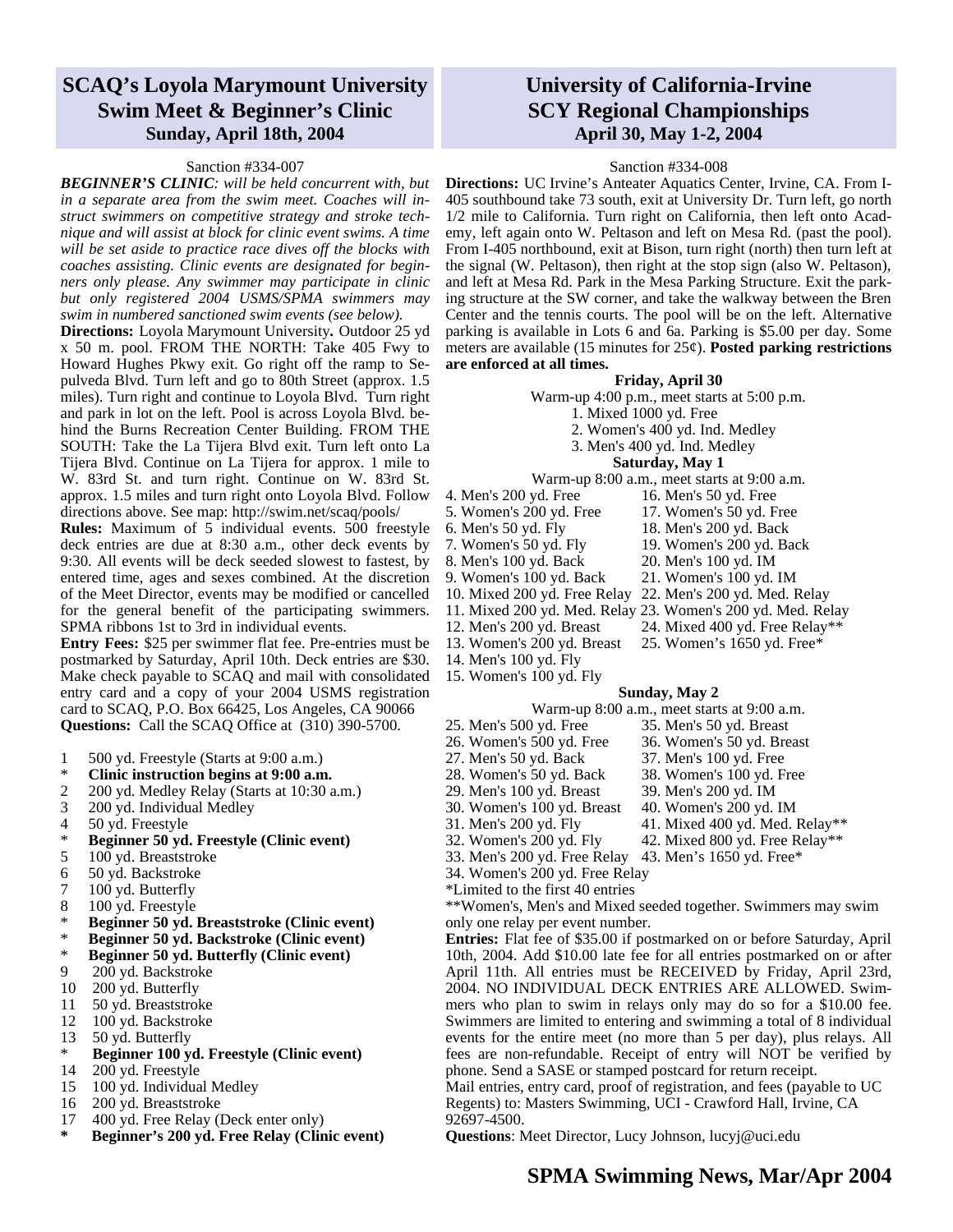# **USA Swimming Conference Highlights, Part II** by Jessica Seaton

This is the second part of the highlights from the USA Swimming Conference on Sports Medicine and Sports Science that was held in September 2003.

**A Comparison of Body Density and Center of Buoyancy in Competitive Swimmers and Full Body Suits** was presented by Richard Hinrichs, Ph.D., Arizona State University. Previous studies had shown that the Speedo Fastskin suit decreased the passive drag effect in the water. This current study looked at full-body suits by Adidas, Arena, Nike, Speedo, and TYR, and compared them to a normal lycra suit (Speedo). Except for Adidas, all were full-body suits without arms. The Adidas suit had arms. All the suits were bought, not donated. The subjects consisted of 14 males and 16 females, with ages ranging from 18 to 36 years. All were swimmers.

The researchers first studied how the suits affect buoyancy in general. In men, all suits except the TYR were more buoyant than a conventional suit for the first minute. After 2 minutes only the Adidas, and Arena were more buoyant than the conventional suit, but less so than they were during the first minute. For women there was less variation than for the men. These suits were about one tenth as buoyant as a wet suit.

The second area the researchers explored had to do with a shift in the center of buoyancy. If the gravitational force and the center of mass are off center, the swimmer's feet tend to sink. Conversely, the closer together these are, the better one floats. Anecdotally many swimmers remark that their legs feel like they are floating in the suits with legs. For the men, who in general don't float as well, TYR was the only suit that provided an advantageous shift in the center of buoyancy. Women usually float better than men. The only suit that showed a significant statistical advantage for the women was the Adidas.

**Strength, Power, and Swim Performance** was presented by Joel Stager, Ph.D. Joel Stager runs the Counsilman Research Lab at Indiana University, the best known swimming research facility in the country. He presented some of the results of a seven-year study focusing on sprinting, especially the 50 freestyle. Some of the highlights from his exciting and detailed talk included:

- Power (force times distance over time) per stroke is the strongest determinant of maximum swimming velocity.
- Men and women are similar in how they apply power per stroke, but men have more power and therefore faster velocity.
- Power differences between individual swimmers are more important for men in their swimming performances. Nonpower measures account for more of the differences in women's performances.
- Body composition, as far as percentage fat, is not important as far as sprint performance (a correlation was not found). However, muscle mass is important: more muscle is positively correlated with more power, especially for men.
- Vertical jump ability does not correlate well as a velocity predictor.
- Boys and girls start differing a lot in their power by age 13 or 14.
- Taller swimmers with longer arms are generally faster, but more so for men than for women.
- Kicking may be more important than we think.
- Dry land strength training did not necessarily result in an increase in power in the water. Working with the research center's modified power rack did increase in-water power. However, this training only starts becoming effective at age 14 for girls and at 15 for boys.
- The problem with training in a drag suit is that the swimmer usually alters the stroke and swims more slowly. This defeats the purpose of the training, because to swim fast, the swimmer has to practice fast swimming.

**Science and Medicine in Research and Training** was presented by Jack Daniels, Ph.D. Dr. Daniels was a very entertaining speaker, with many stories related to his years as an Olympic athlete, coach, and scientist. He began by talking about what makes a champion: great ability (anatomical, biomechanical, and physiological) and high intrinsic motivation. Beyond these qualities, an athlete needs opportunities, such as facilities, competition, equipment, the ability to travel, direction from a positive coach, and good program. He explained that at some point you get as fit as you're going to get. After that, getting faster means improving your economy in the water (technique). In contrast to running, swimmers must expend a lot of energy to swim faster. Conversely, a swimmer only needs to slow down a little in order to save a lot of energy.

The purposes of training are: 1. to increase the available energy (better vascularization of the muscles; stronger heart), 2. improve speed (power, technique); 3. improve economy (technique); and 4. improve endurance. Every workout should have a purpose, i. e., improving endurance, speed, or economy.

Training and competing require focusing on the task at hand (concentration). Dr. Daniels encouraged swimmers to trust success and question defeat, and he cautioned that one learns more from losing a race than winning one. Accept your very best as your norm. As a final ingredient of success, Dr. Daniels mentioned luck!

**Disordered Eating—Psychology versus Nutrition, Clinical Implications, and Identification and Coping Strategies for Coaches** was presented by Kristen Martin and Rebecca Morgan, M.D. These speakers work primarily with female college students, but emphasized that disordered eating begins before college. While it is not primarily a problem of Masters swimmers, it may have been a problem for some when they were younger, or they may be the parents of a child with a potential eating disorder. Eating disorders, such as anorexia nervosa or bulimia, begin as disordered eating. Disordered eating can be any irregularity, from avoiding certain foods (i.e., carbohydrates), to eating only one meal per day. There is a spectrum from disordered eating to eating disorders. USA Swimming published a booklet on eating disorders/disordered eating authored by a task force of health professionals involved in swimming.

*Jessica Seaton, D.C. is a chiropractic orthopedist in private practice in West Los Angeles. She swims with West Hollywood Aquatics and is chair of the USMS Sports Medicine Committee. She can be reached at (310) 470-0282 or jseaton@aol.com.*

### **SPMA Swimming News, Mar/Apr 2004**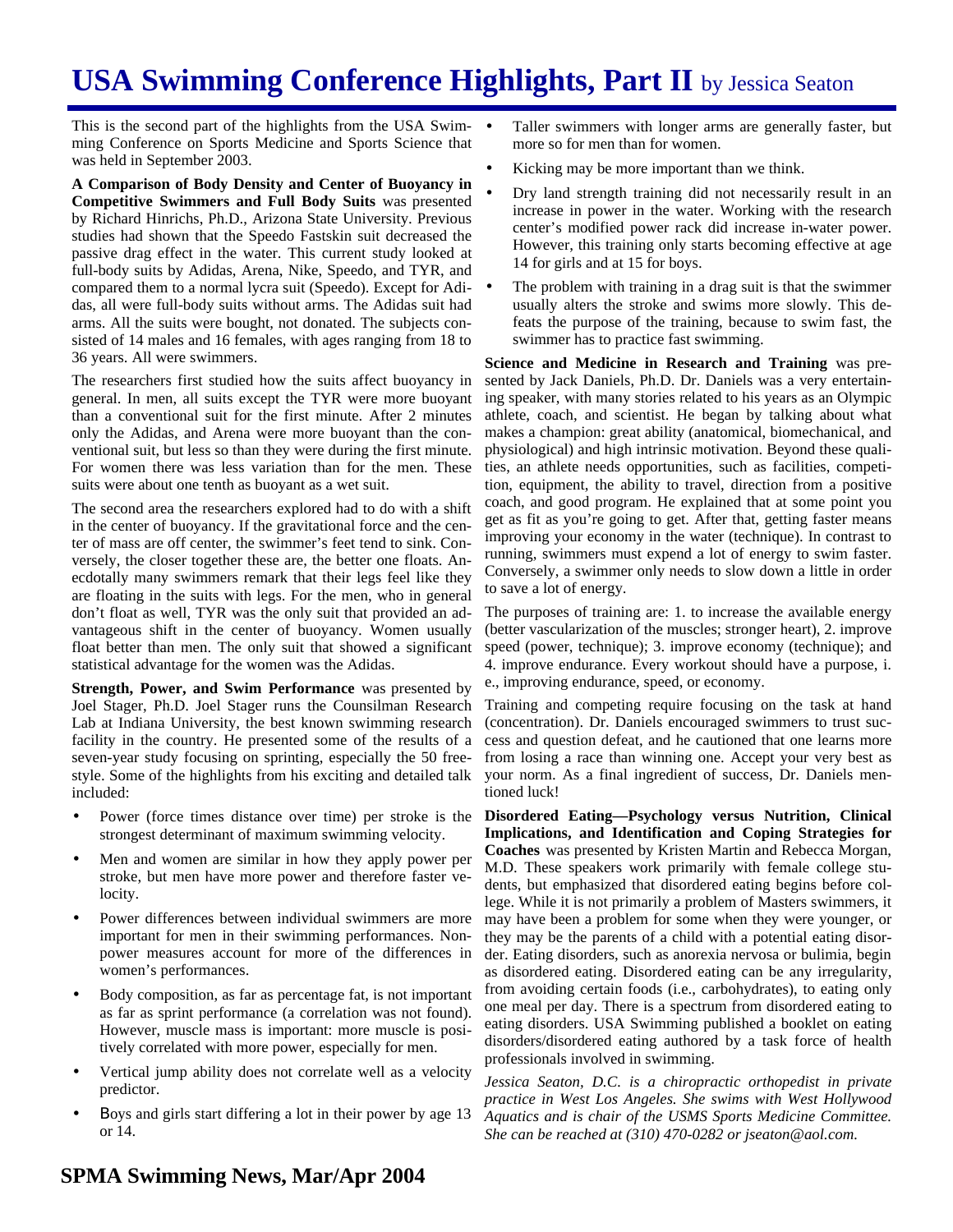# **Frank Piemme Inducted into Masters Swimming Hall of Fame**

On January 26, 2004 Frank Piemme was inducted into the International Masters Swimming Hall of Fame (IMSHOF) in Fort Lauderdale. A retired mechanical engineer, since 1980, he has competed in five age groups (55-59 through 75-79) and set 49 Masters world records, primarily in freestyle and butterfly. Frank is a member of Santa Barbara Masters. Frank was the SPMA Swimmer of the Year in 2000 and 2002.

## **Madeleine Miller, 1910-2003 by Maurine Kornfeld**

With the death of Madeleine Miller in November 2003, at the age of 93, Masters swimming and Coast Masters lost one of its most stalwart swimmers. Madeleine was acclaimed by SPMA

as Swimmer of the Year for 2000, and wrote the record book for the 90-94 year old women's age group in the breaststroke events. She set USMS records in all long course meters breaststroke events that year.

Madeleine had swum with Masters in New Jersey before moving to Southern California. She was a selftaught swimmer, never having had a lesson in her life. She took up swimming when her children were grown and attended her last



swim meet in Mission Viejo, where she resided. Madeleine was part of a 360+ world record-setting Coast Masters relay team in both of her last two swim meets, one long course and one short course meters.

When most seniors were hanging up their knitting needles, Madeleine was reaching out for new things. In her eighties and beyond, attended painting classes and was especially drawn to, and adept at, Chinese brush painting. She sang in a senior chorus, volunteered and participated in other community senior activities.

Swim meets were always brightened up when Madeleine came wearing her bright rose, broad-brimmed straw hat and her engaging warm smile. We will miss them both and mourn her passing.

# **'Doc' Counsilman, 1920-2004**

James Edward 'Doc' Counsilman passed away in early January after suffering from Parkinson's disease for many years. Doc was recognized as one of the greatest coaches in swimming history, having trained Mark Spitz, Jim Montgomery, Gary Hall, John Kinsella, and many others. He made a science out of swimming and contributed in many ways to our sport. Doc competed at the age of 75 at the USMS Nationals in 1996 at DeAnza College in Cupertino, along with many of his former swimmers.

## **San Luis Obispo Masters Central Coast Classic LCM Meet Sunday, May 16th, 2004**

### Sanction number: 334-021

**Directions:** San Luis Obispo Swim Center. From North or South US 101, take Marsh St. off ramp. Turn right on Broad St.  $(3<sup>rd</sup> stop light)$ , turn left on Orcutt Rd.  $(4<sup>th</sup> stoplight)$ . Cross railroad tracks, then take first left onto Laurel Lane and left onto Southwood Dr.  $(1<sup>st</sup> stop sign)$ . Swim Center is one block at end of road, on the right. SLO Swim Center is an outdoor 8-lane 50 meter by 25-yard competition pool.

**Entries:** The pre-entry postmark deadline is Wednesday, May 5th, 2004. Age on December 31, 2004 determines age group for the meet. On deck registration permitted. Deck entries will close at 8:30 a.m. for the 1500 m Freestyle and at 11:30 a.m. for all other events.

**Seeding:** All events will be deck seeded slowest to fastest, by entered time, ages and sexes combined. Check-in is not required in order to be deck seeded, except swimmers must check in to swim the 1500 m Freestyle, 400 m Individual Medley, and the 400 m Freestyle.

**Relays:** All relays will be deck entered on SPMA relay forms available at the meet. Relay fees are \$2.00 per relay due upon entry. For each relay swimmer who is not entered in individual events, a fee of \$10.00 and a signed liability release must be submitted with the relay entry.

**Awards:** Individual: SPMA ribbons for places 1 to 3. Relay: SPMA ribbons for first place.

**Entry Fees:** \$20.00 per swimmer flat fee. Deck entries allowed for total of \$25.00.

**Checks payable to**: San Luis Obispo Swim Club (SLOSC)

Mail consolidated entry card and check to: SLO Swim Club-Central Coast Classic, Attn: Brian K. Alderman, P. O. Box 142, San Luis Obispo, CA 93401.

**Questions:** Meet Director, Brian Alderman (805) 543-9515. Meet Processing, Rich O'Neil.

**Snack Bar**: Hot and cold drinks, snacks, and food will be available.

### **Sunday, May 16, 2004**

1500 warm-up at 8:00 a.m.

- 1500starts at 9:00 a.m.
- 1. 1500 m Freestyle (check in required) Additional warm-up after 1500

Event #2 starts at noon

- 2. 200 m Freestyle
- 3. 50 m Butterfly
- 4. 100 m Backstroke
- 5. 200 m Medley Relay (men, women, or mixed)
- 6. 200 m Individual Medley
- 7. 50 m Breaststroke
- 8. 100 m Butterfly
- 9. 100 m Freestyle
- 10. 50 m Backstroke
- 11. 200 m Freestyle Relay (men, women, or mixed)
- 12. 100 m Breaststroke
- 13. 50 m Freestyle
- 14. 400 m Individual Medley (check in required)
- 15. 200 m Freestyle Relay (men, women, or mixed)
- 16. 400 m Freestyle (check in required)

## **SPMA Swimming News, Mar/Apr 2004**